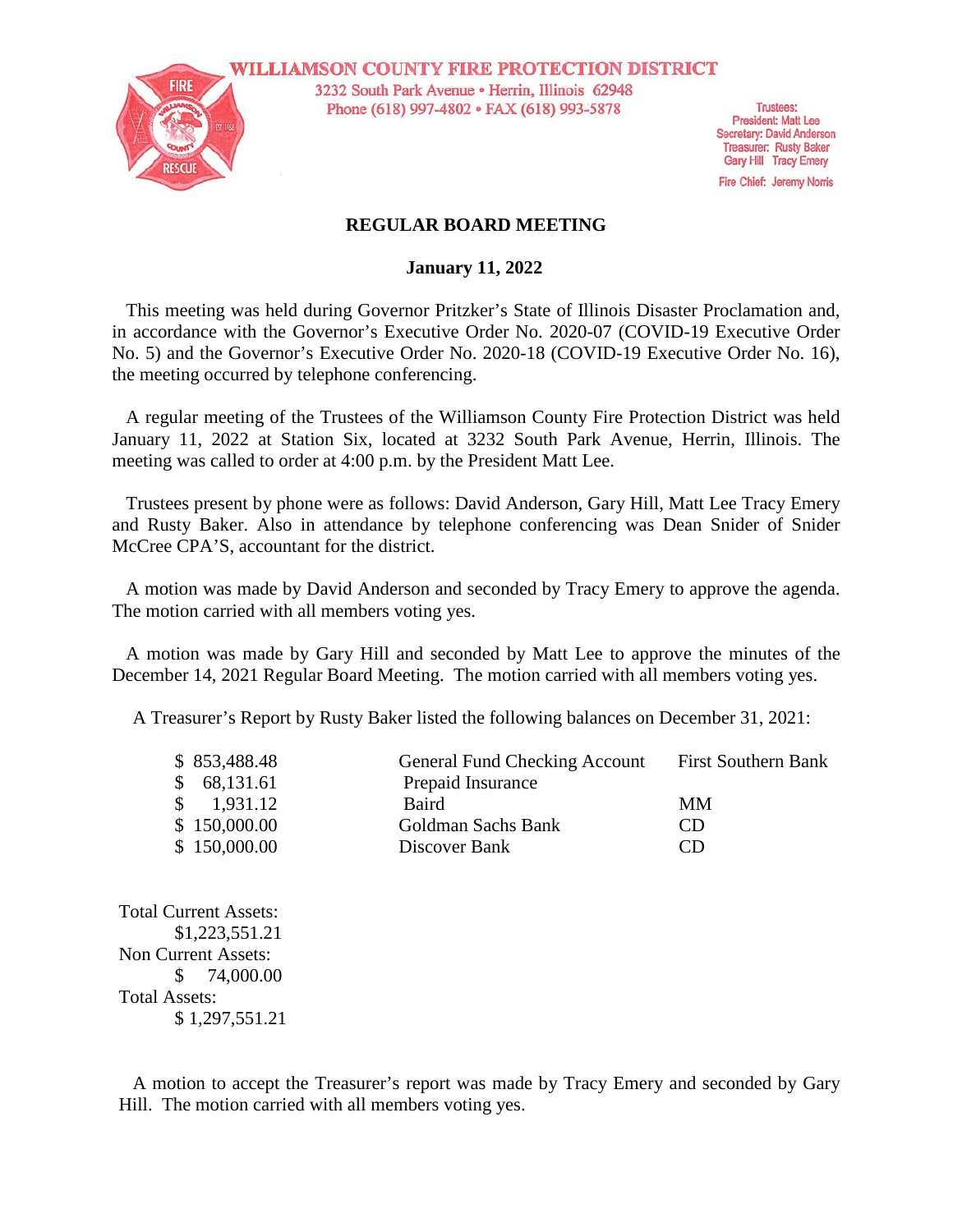# **New Business:**

A motion was made by Matt Lee to pay the expenses. Rusty Baker seconded the motion. The motion carried.

Chief informed the board that we have received the  $3<sup>rd</sup>$  installment tax split plus interest in the amount of \$64,655.90.

A motion was made by David Anderson and seconded by Tracy Emery to purchase extrication equipment. The bid was accepted at an earlier date to make that purchase from AEC Fire & Safety and was budgeted for the 2022 budget. The cost of the equipment is \$32,883.00. The motion carried with all members voting yes.

A motion was made by David Anderson and seconded by Rusty Baker to purchase gear racks for Station 5 and Station 7. The purchase would be made with 2% monies. The cost for the racks is approximately \$3,000.00 per station. Chief Norris will have more information as to cost for the next board meeting. The motion carried.

A motion was made by Gary Hill to promote firefighter Kent Johnson to part time Battalion Chief. Matt Lee seconded the motion. The motion carried with all members voting yes.

Chief Norris advised the board that the Firefighters Pension Investment Fund consolidated our WCFPD Firefighters Pension Investments on January 4, 2022.

A motion was made by David Anderson for Chief Norris to attend the Illinois Association of Fire Protection Districts Mini Conference February 11-12, 2022 in O'Fallon, Illinois. Tracy Emery seconded the motion. The motion carried.

A motion was made by Matt Lee for Chief Norris to attend the MABAS Conference being held in Normal, Illinois on February 20-22-2022. Tracy Emery seconded the motion. The motion carried.

# **Chief's Report for: December 2021**

#### **Firefighters responded to: (33) Thirty-Three calls**

| 10 – MVA/Extrication | $3 -$ Structure Fires     |
|----------------------|---------------------------|
| 5 – Good Intent      | $3 - \text{Auto. Alarms}$ |

- 5 Powerline Emergency
- 4 Grass Fires
- 2 Illegal Burn
- 
- 1 Hazmat

Mutual Aid was given or received from the following Departments – Herrin FD (3), LEFPD (3), Hurst FD (2), Carterville FD (2), Marion FD (1) and Johnston City FD (1).